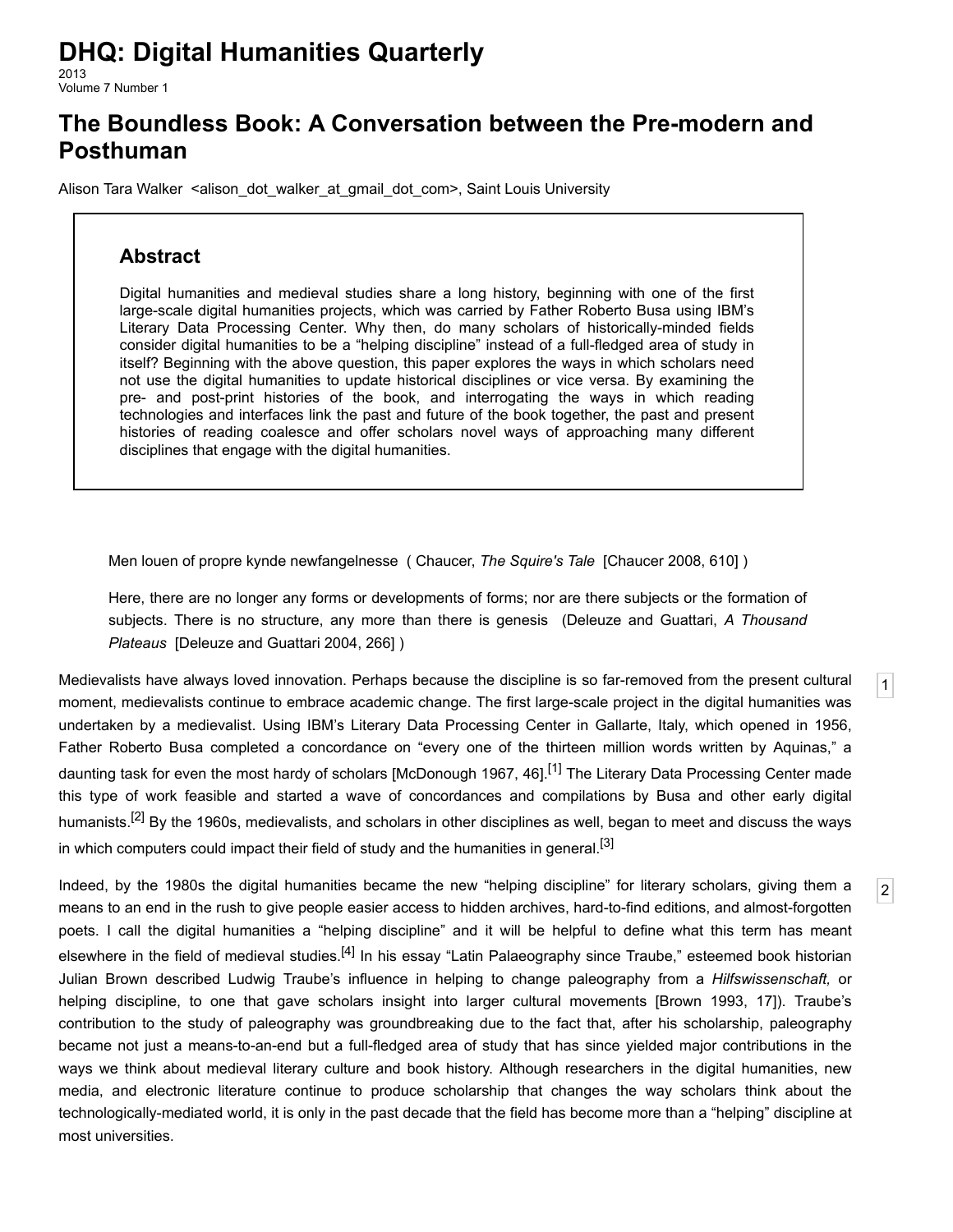<span id="page-1-0"></span>In the 1990s, books dealing with the digital humanities were rife with heady essays exclaiming the discipline-changing power of computers for humanists that promised to update and renew historical disciplines for the new digital era. Take, for example, the edited collection "Hypermedia and Literary Studies," published in 1991. In the introduction, its editors, [Landow and Delany, exclaim "hypertext thus presages a potential revolution in literary studies" \[Delany and Landow](#page-10-2) 1991, 6]. The essays within the book's covers echo the editors' initial utopic claim, and extol the digital humanities' potential for fundamentally changing the way research is carried out by literary scholars. This particular book is divided into three sections, with the last focusing on applications, which highlights a number of early digital humanities projects. Most of these examples deal with pre- and early modern literature and history, including Biblical Studies, Classics, Shakespeare studies, and early modern emblem books.<sup>[5]</sup> The rhetoric surrounding many of these projects is one that seeks to "update" historical texts for the present moment (as if the historical sources need the digital humanities' intercession to maintain their importance for a new generation of reader).

<span id="page-1-1"></span>Indeed, one need only look to the names of recent exhibitions and books to find the history and future of the book tied together. *From Gutenberg to Google* [[Shillingsburg 2006](#page-11-0)] and *From Parchment to Pixel* (British Library 2009) are two examples of titles that, at least alliteratively, connect these two historical moments.<sup>[6]</sup> The teleological evolution "from" one state "to" another in both these titles emphasizes a tacit progression, which places the past at odds with the present. What I have highlighted here are two different sides of the same coin. On one hand, medievalists and other scholars use the digital humanities as a way to provide access to one-of-a-kind manuscripts and engage with the digital humanities as only a *Hilfswissenschaft*, or helping discipline; on the other, practitioners employ digital humanities tools to "update" a discipline.

<span id="page-1-2"></span>Rather than using the digital humanities to update the medieval period or vice versa, I would like to suggest another approach to studying these periods. Instead of writing this paper as a medievalist or as a digital humanist, I come at this paper as a hybrid of both worlds, always Janus-faced in the ways that I see each discipline. As a scholar of manuscript studies and the digital humanities, I cannot help but talk about the future of reading and books as I research the past some might say, the beginning — of books. With this approach in mind I wish to explore some of these commonalities in this paper. Part of my aim here is to give the digital humanities equal space with medieval studies instead of using one discipline to enlighten and enliven the other and, as Jessica Brantley points out, to interrogate the "systems of thought that are both revealed and created by the physical structures through which ideas are expressed" [\[Brantley 2009,](#page-9-4) 632]. Rather than pitting the medieval period against the digital humanities or vice versa, this paper seeks to further link these two periods together through the lens of the history of reading and books.<sup>[\[7\]](#page-9-5)</sup>

<span id="page-1-3"></span>Jessica Brantley's article "The Prehistory of the Book," focuses the ways in which the discipline of book history eschews non-printed material — specifically medieval manuscripts. She takes issue of Robert Darnton's definition of book history as "the social and cultural history of communication by print" [\[Darnton 1990,](#page-10-3) 10] and asks that the definition of the book be broadened to "the material support for inscribed language, a category that includes rolls and codices and even monumental inscription, both written by hand and printed by many different mechanisms, and also a wide variety of digital media" [\[Brantley 2009](#page-9-4), 634]. Although her article is not about digital media per se, Brantley touches upon an important point for this argument: if the book as it is defined by many book historians is really a history of print, where, then, does that leave the study of medieval manuscripts and the study of electronically-mediated texts?<sup>[\[8\]](#page-9-6)</sup>

<span id="page-1-4"></span>In her introduction to the book *New Media, Old Media,* Wendy Hui Kyong Chun cautions against arguments that "concentrat[e] on the remarkable yet over determined similarities between entities now considered media" and claims that "any such argument must grapple with the ways that mediums have changed" [[Chun 2006,](#page-9-7) 3]. While giddy declarations as to the commonalities themselves do little to further our knowledge of digital humanities or "old" media, it is more useful to postulate *why* medieval manuscripts and electronically-mediated texts have so much in common. When the printed page is no longer the dominant means of transmitting data, how do we understand the concept of the book? To put it yet another way, this paper will study the "book ends" of book history and examine the reading technologies of the pre- and post-print eras in the same breath.

### **Writing on the Body: Skin as Interface**

[4](#page-1-1)

[5](#page-1-2)

[6](#page-1-3)

[7](#page-1-4)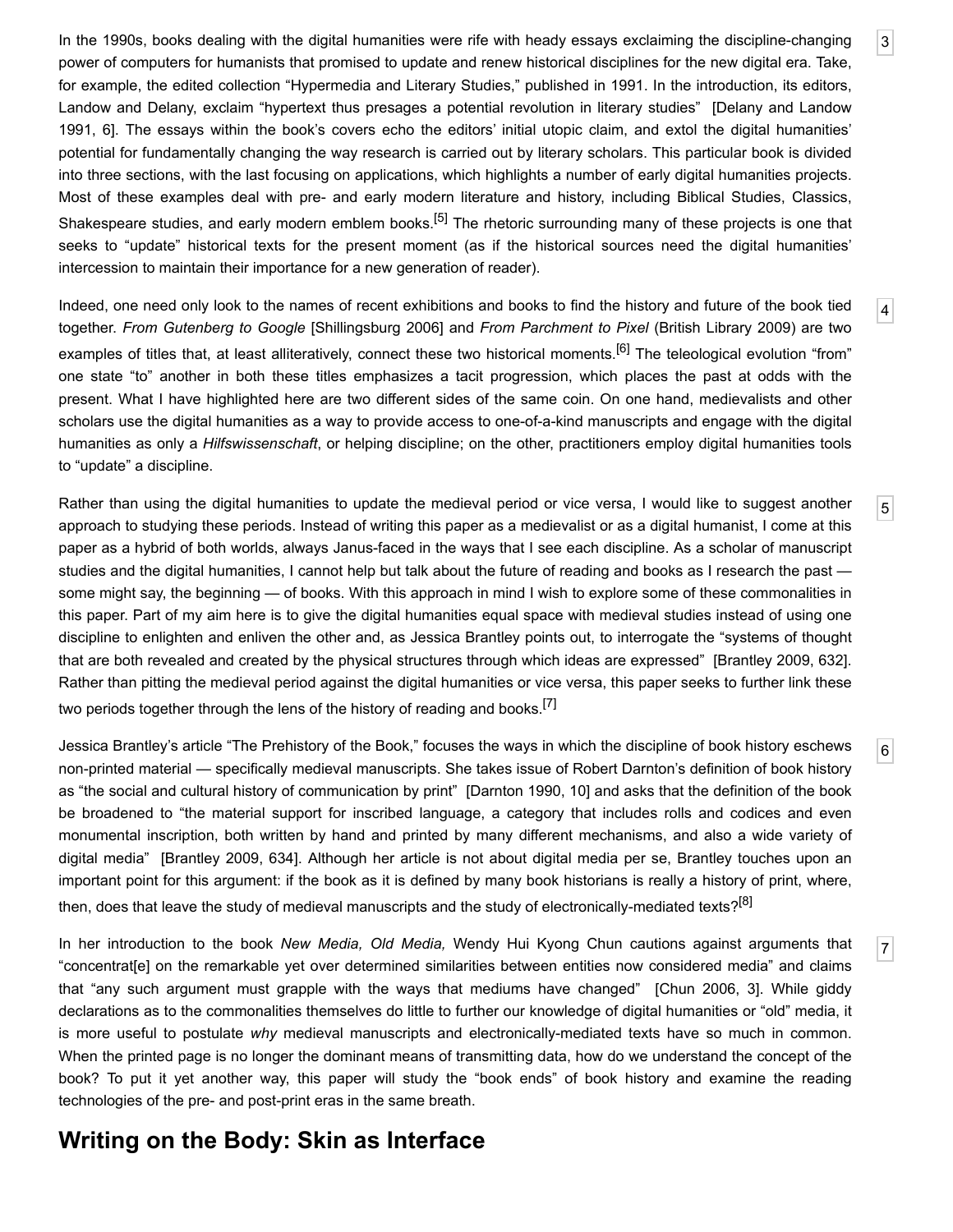<span id="page-2-0"></span>If we put aside the printed words' dominance from book history and concentrate instead on the ways we might define books in the pre- and post-print eras, the most telling commonality is one of interface. In the Middle Ages, reading is always, in its most literal sense, an embodied process. Medieval manuscripts are made out of sheep or cow skin, which has been scraped and processed until it is milky-white and smooth to the touch. Even so, in most cases, it is easy for a reader to determine which is the "hair side" or the "flesh side" — that is, if hair follicles are visible to the reader on a recto, the verso will have a creamier appearance due to the fact that it was on the inside of the cow or sheep. In some cases, the reader can see a difference in the parchment's quality as the page nears what would have been the animal's haunch — asking the reader to imagine the animal as a living entity. This embodiment is more than a visual process, but a haptic one as well: as a reader turns a page in a medieval manuscript, she touches skin — sometimes brushing against stray hairs — always aware that the reading interface is, in fact, a body itself. "For when I open a medieval manuscript, and this is different from opening a printed book," comments Michael Camille:

[8](#page-2-0)

 $|9|$  $|9|$  $|9|$ 

[11](#page-2-3)

I am conscious not only of the manu-script, the bodily handling of materials in production, writing, illumination, but also how in its subsequent reception, the parchment has been penetrated; how it has acquired grease-stains, thumb-marks, erasures, drops of sweat; suffered places where images have been kissed away by devout lips or holes from carious eating animals. [[Camille 1997,](#page-9-8) 41–2]

<span id="page-2-1"></span>Camille's observation — that reading a medieval manuscript is also an embodied process for a modern reader — is a salient one. Like a palimpsest, each reader leaves a mark on the manuscript, whether it is a marginal notation, emendation to the textual unit, or a new binding.<sup>[9]</sup> Thus, medieval manuscripts become a living history: from the original flock of sheep and the craftsmen who constructed the manuscript to all of its subsequent readers and writers.

<span id="page-2-2"></span>[10](#page-2-2) It would be easy to assume that the reading interface in new media would be one that eschews bodies altogether for a completely virtual reading experience. Rather, many electronically mediated texts revisit a medieval practice and create a multi-sensory reading experience, or, as Mark Hansen suggests, these works signal a "redemption of embodied experience" [[Hansen 2004,](#page-10-4) 2]. This avowal of an embodied interface corresponds to a reading process that involves sound and touch, which signals a paradigm "shift from a dominant ocularcentrist aesthetic to a haptic aesthetic rooted in embodied affectivity" [[Hansen 2004](#page-10-4), 12]. This more tactile experience of gaining unique meaning from touch and sound questions the primacy of the visual altogether and, indeed, asks us to redefine our definition of a text to one that encompasses a world, soundscapes and bodily understanding.

<span id="page-2-3"></span>Sound is especially important in many works of electronic literature, and often goes hand-in-hand with haptic response as a way to create added layers of narrative meaning. In Young-Hae Chang Heavy Industries' Flash-based electronic poem, ["Dakota,](http://www.yhchang.com/DAKOTA.html)" the reader hears a musical phrase that is quietly repeated as the screen slowly flashes from black to white (Young-Hae Chang Heavy Industries nd). Suddenly the music changes to a loud, frenetic drum solo by Art Bailey as the first words and numbers flash across the screen like a strobe light, matching Bailey's rhythmical pattern. In this poem, the flashing words and percussive music mirror the motion of the poem's subject matter, as the first words of the narrative announce: "FUCKING / WALTZED ØUT TØ THE CAR." The pulse of the words follows the pattern of the drum, creating haptic feedback as the drums blast through the reader's speakers and the letters vibrate in time to various drumbeats. As the reader's eyes quickly scan the word-images as they flash across the screen rapid-fire, she cannot help but read *sotto-voce* to keep up with the fast-moving text. This blend of visual, aural, and haptic feedback have much in common with medieval reading practices, "Reading for the medieval literate was charged with [...] associations that made every turn of the page an act of intense interpenetration and one resonant with sensations," comments Michael Camille; "from the feel of the flesh and hair side of the parchment on one's fingertips to the lubricious labial mouth of the words with one's throat and tongue" [\[Camille 1997,](#page-9-8) 41]. Reading in the Middle Ages was a tactile and sonorous experience, asking the medieval reader to interact with the textual unit in more than a strictly visual sense. Unlike print media, both medieval manuscripts and works of electronic literature are — as Anna A. Grotans writes regarding medieval reading practices — "intended as much for the ears as for the eyes, and authors wrote them with this reception explicitly in mind" [\[Grotans 2006,](#page-10-5) 19]. Sonority and haptic feedback create a reading experience for both medieval and contemporary readers that, insofar as they are able, mirror each other in the ways that works were produced for a multisensory experience.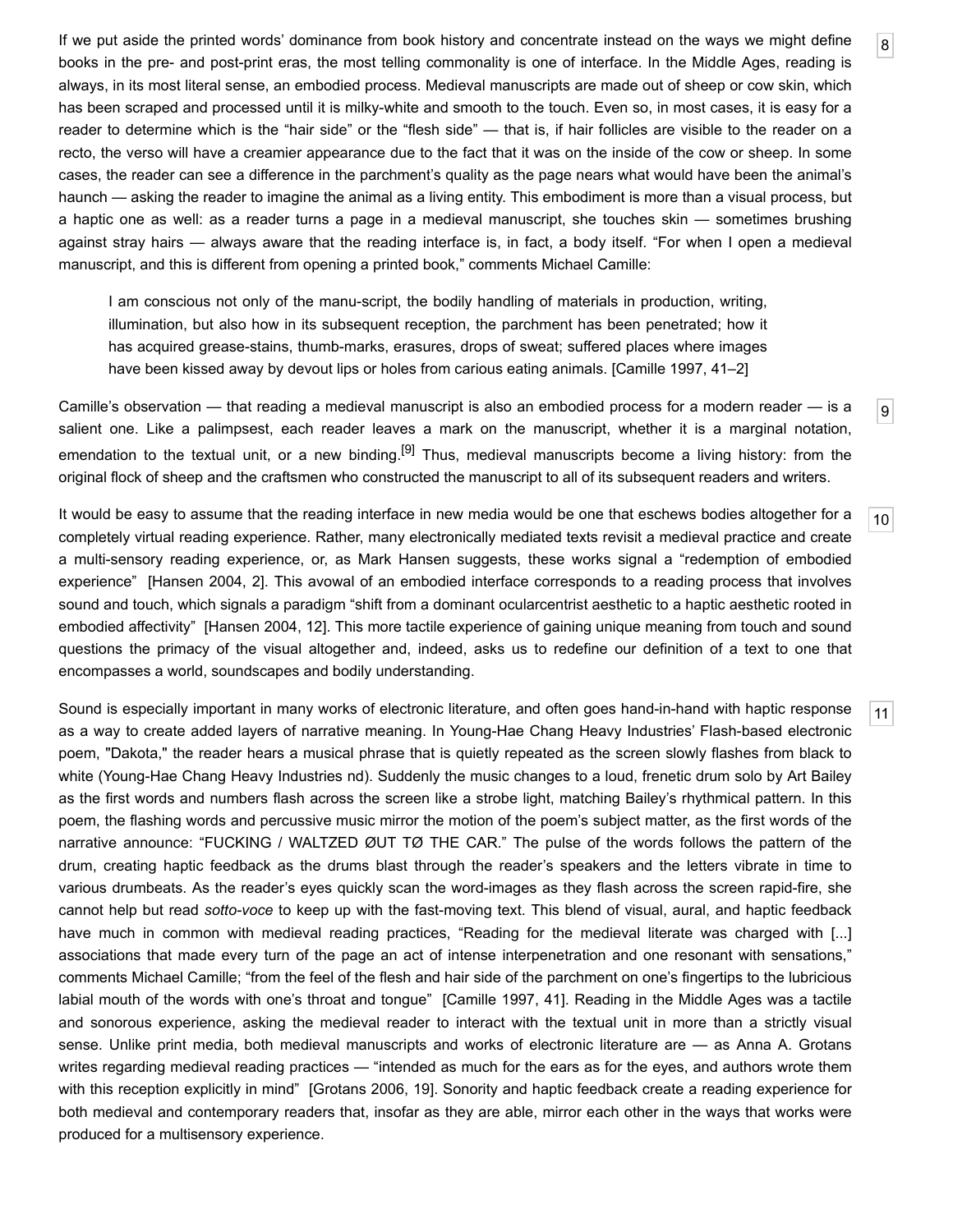# **Ice-Age Reading and the Embodied Medieval Text**

<span id="page-3-0"></span>Both electronically mediated texts and medieval manuscripts ask their readers to negotiate complex reading interfaces — these embodied experiences are not singularly tied to the user experience, but also to the metaphorical structures within the works themselves. Mapping prognostications onto the human body and using body parts to mimetically guide a reader was a common practice in medieval didactic texts. One example of this type of device is the "Zodiac Man," which was often found in the scientific manuscripts.<sup>[10]</sup> In these illustrations, the human body serves as the reader's interface, performing a narrative and visual function as it guides the reader down various paths.

<span id="page-3-1"></span>The Zodiac Man, usually part of a "Physician's Calendar," advises medieval doctors as to which body part is ruled by a certain astrological sign; based on the image and the accompanying text, a medieval doctor could avoid bleeding or operating on that part of the body depending on the moon's position [[Harley MS 5311\]](#page-10-6).



#### **Figure 1.**

In this particular example, the parchment is folded into three sections and would have attached to the physician's belt so that he could easily refer to it when he was visiting patients [\[Glick 2005,](#page-10-7) 263]. This image places the body in the middle of the three sections of parchment, echoing a Christian triptych. The human body serves as the background while the astrological symbols crowd on top of the body, vying for the reader's attention. When engaging with this image, the reader must first traverse the human body and then navigate to the appropriate astrological symbol. Once the reader has found the appropriate sign, she must then navigate the accompanying textual unit in order to read the supplementary warning about each body part.

<span id="page-3-2"></span>The same type of embodied and symbolic navigational process is suggested by Stephanie Strickland's hybrid print and electronic world *[Vniverse](http://www.cddc.vt.edu/journals/newriver/strickland/vniverse/index.html).* [\[11\]](#page-9-11) This poetic project self-consciously connects the modern reader with, what Strickland calls the "Ice Age" reader; as Strickland and Lawson state in the essay that accompanies the web-based portion of the [project: "V is haunted by similarities between the nomadic Ice Age task of reading and 21st-century reading" \[Strickland](#page-11-1) and Lawson 2003]. For the web-based portion of *Vniverse,* the reader navigates a starry sky. As she mouses over various stars, constellation-like patterns connect the stars together and short poems, or "triplets," appear on the screen. Strickland encourages the reader to interact with the text using multiple senses and paths, but the fundamental method of traversing the starry sky is by touch. The reader can touch the night sky (using the mouse in place of a hand) in a

[14](#page-3-2)

[12](#page-3-0)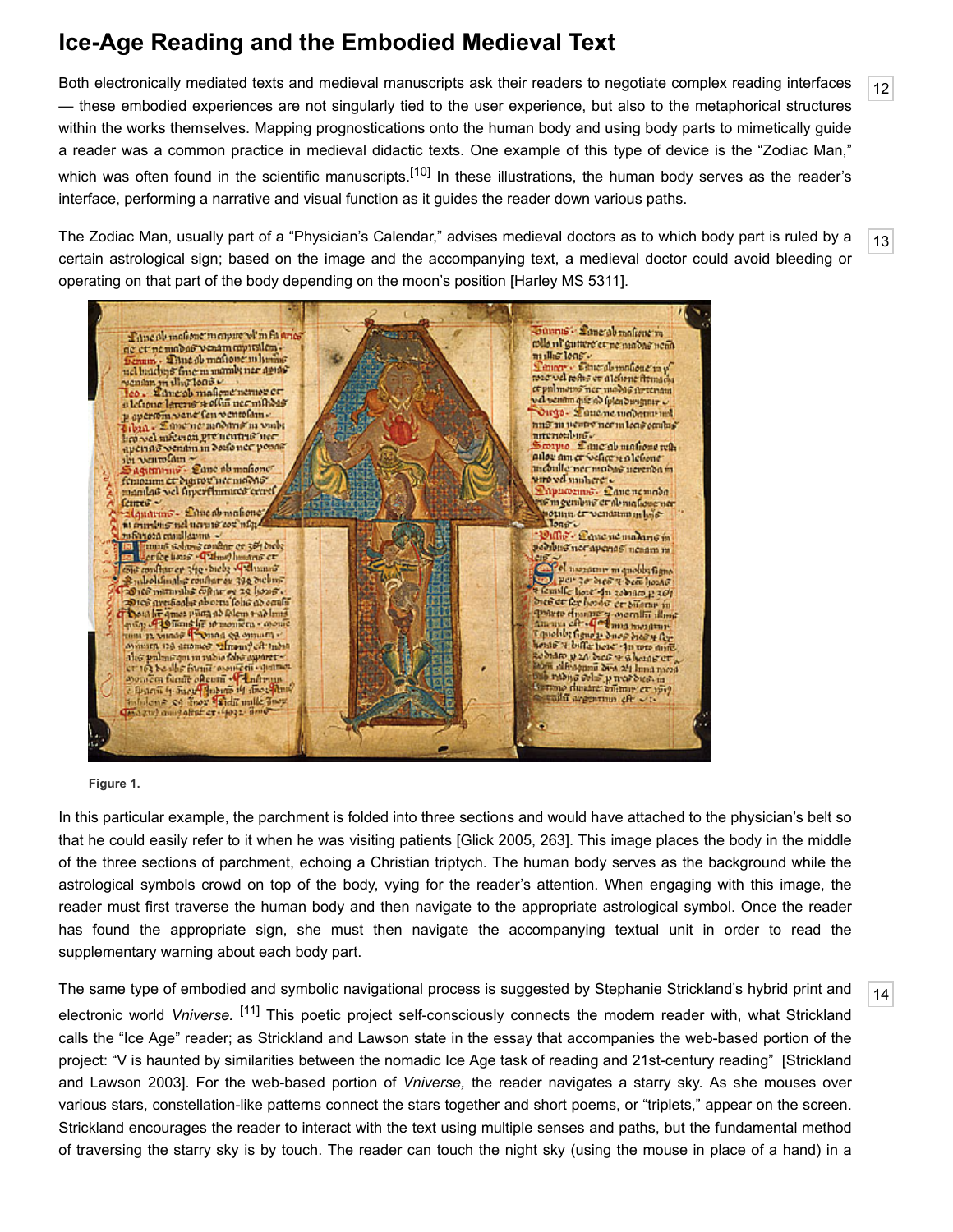shape that is not dictated by linearity or by the pages of a book, gesturing back to a nomadic reader who would have read the night sky to plot a course. At its heart, this nomadic reader is one who navigates differently than a modern one, who negotiates time, affect, and images in a fundamentally dissimilar way. In Strickland's words, this reader performs "a type of reading closer to seeing, one that problematizes the see/read difference, thus involving both sides of the brain" [[Strickland and Lawson 2003](#page-11-1)]. The medieval physician, like Strickland's "Ice Age" reader, would navigate through the Zodiac Man in much the same fashion. The human body at the center and background of the illustration serves the same canvas-like purpose as the night sky in Strickland's poetic world. The constellations of *Vniverse,* which guide the reader to poetic "triplets," mirrors the navigational process of the medieval reader, as she traverses each representational animal and reads the corresponding text and finally remaps the entire process onto a human body.

## **Navigating Viscera and Axial Structures**

<span id="page-4-0"></span>The Vein Man serves as the same sort of prognosticatory guide as the Zodiac Man, and is often found side-by-side with the Zodiac Man in medieval manuscripts.



#### **Figure 2.**

These illustrations tell a physician which vein to bleed in order to relieve an illness in a particular part of the body. In this example, red "veins" point outwards from various body parts and lead to brief, explanatory footnotes [\[Egerton MS 2572](#page-10-8)]. Like the blood flowing through each vein, the reader's eye follows the path from the body to the narrative — each vein tying the body and narrative together. The body itself is carefully sketched in lead while the veins are painted bright red, highlighting their function as visual paths for the reader and, at the same time, underscoring the function of the veins themselves. Here, the body serves as a conduit, or, to take George Landow's phrase, it forms an "axial structure" with the torso serving as the main channel through the visual narrative [[Landow 2006,](#page-10-9) 70].<sup>[12]</sup> Landow uses the axial model as a model to visualize "hypertext corpora that employ a single text [...] as an unbroken axis off which to hang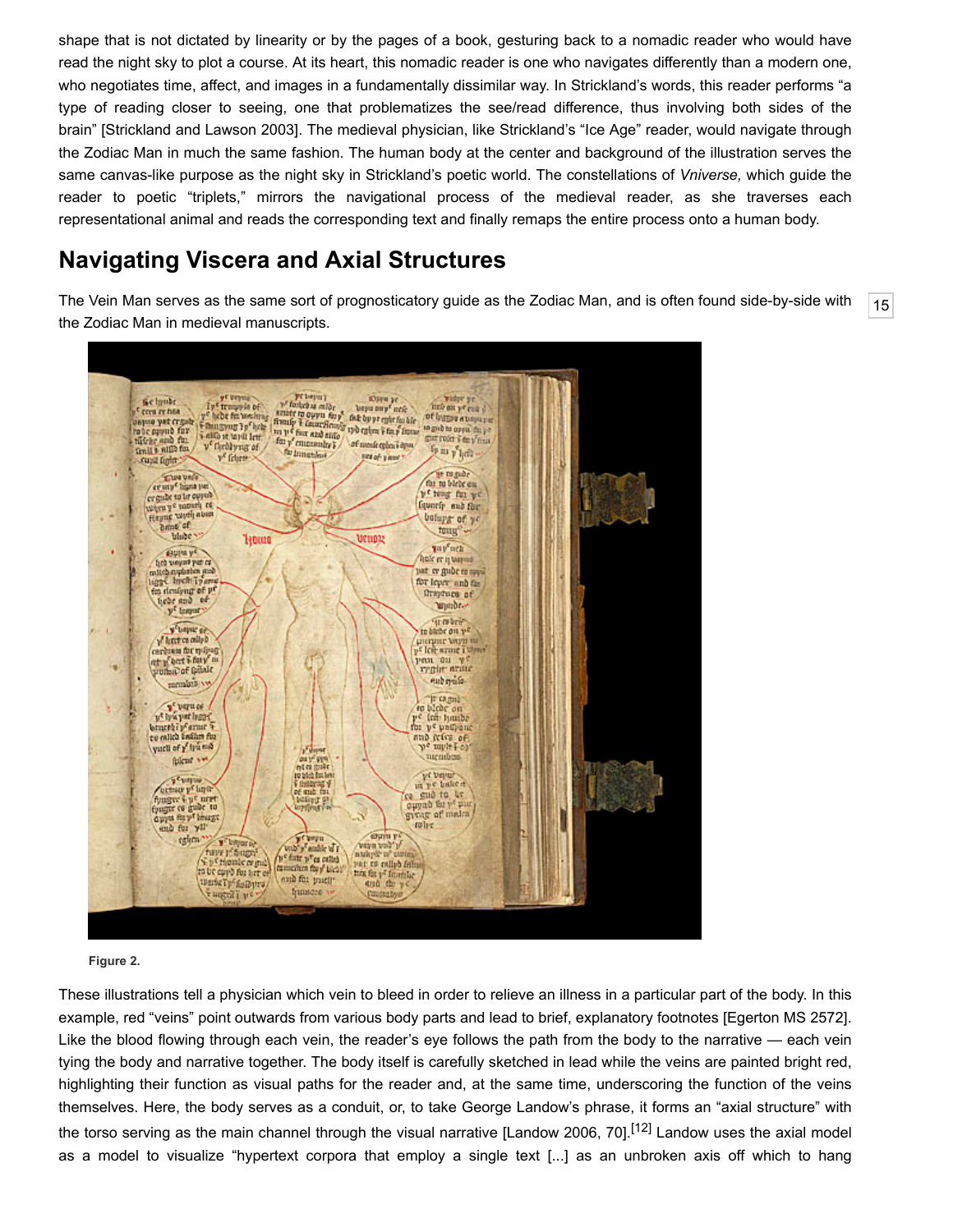annotation and commentary" [\[Landow 2006,](#page-10-9) 70]. For the medieval audience who read the images along with the accompanying text, the body becomes the main narrative access with the red veins flowing to the textual "corpus."

<span id="page-5-0"></span>The opening image in Shelley Jackson's *[Patchwork Girl](http://www.eastgate.com/catalog/PatchworkGirl.html)* , one of the most celebrated pieces of electronic fiction, is eerily similar to the medieval vein man. The first image the reader sees on screen is an image of a nude woman, her arms spread out in a Christ-like pose; and, like the vein man, her wide-armed stance implores the reader to view her body as she stares blankly across the screen back to the reader [[Jackson 1995](#page-10-10)]. Dotted lines traverse the image-woman's body, inviting the reader's eye to follow each line and participate cutting the woman's body apart. Jackson challenges the notion of the body as a closed system with this image, as she tacitly suggests that  $-$  at least in her text  $-$  the navigational system is the patch-worked body itself:

The body is a patchwork, though the stitches might not show. It's run by committee, a loose aggregate of entities we can't really call human, but which have what look like lives of a sort. [...] The body is not even experienced as whole. We never see it all, we can't feel our liver working or messages shuttling through our spine. We patch a phantom body together out of a cacophony of sense impressions, bright and partial views [\[Jackson 1995](#page-10-10)].

<span id="page-5-1"></span>[17](#page-5-1) Both the exposed veins of the Vein Man and the dotted lines traversing Patchwork Girl's body hint at the interworkings and viscera that are usually hidden underneath the body's skin, and Jackson's accompanying essay, "Stitch Bitch," playfully highlights the bodily assemblage of the image-woman and of the vein man as well [[Jackson1997](#page-10-11)].

<span id="page-5-2"></span>[18](#page-5-2) Jackson's work also highlights the concept of a fragmented, non-linear text. In *Patchwork Girl*, the narrator ironically muses

when I open a book I know where I am, which is restful. My reading is spatial and even volumetric. I tell myself, I am a third of the way down through a rectangular solid, I am a quarter of the way down the page, I am here on the page, here on this line, here, here, here. [\[Jackson 1995](#page-10-10)]

<span id="page-5-3"></span>[19](#page-5-3) When reading *Patchwork Girl* and the Vein Man, navigation becomes a process that challenges our conceptions of linear reading and invites the reader to view reading as an embodied process. The reader of both texts must negotiate the body — and most importantly, its viscera — in order to progress through the narrative.

### **Entrances and Exits: Rhizomatic Reading Strategies**

<span id="page-5-4"></span>In some cases, navigating a text becomes significantly less straightforward in both the pre- and post-print world. If a text has no clear entrance, where does the reader begin? This question, and the works that engage with this concept, are much harder for theorists to define. George Landow gives a visualization of, what he calls, the "network structure" of some hypertext works [\[Landow 2006,](#page-10-9) 70].<sup>[\[13\]](#page-9-13)</sup> Perhaps a more engaging description of Landow's "network structure" is Deleuze and Guattari's description of a rhizome. In their work, Deleuze and Guattari abandon a traditional informational structure of a tree for a model with significantly less linearity:

the rhizome is reducible neither to the One nor the multiple [...] it has neither beginning nor end, but always a middle (milieu) from which it grows and which it over-spills [...] the rhizome is antigenealogy. It is a short-term memory, or antimemory. The rhizome operates by variation, expansion, conquest, capture, offshoots [[Deleuze and Guattari 2004](#page-10-0)].

<span id="page-5-5"></span>The rhizome encapsulates models of literary and artistic output that defy traditional and structural definitions. Unlike the "rooted tree" or axial structure, this type of hypertext has no directionality, that is to say a reader can enter and exit at any point in the text and have any number of reading experiences depending on the reader's path through the text.

<span id="page-5-6"></span>Visualizing complex and rhizomatic structures on a single page posed a challenge for many medieval scribes.

[22](#page-5-6)

[21](#page-5-5)

[20](#page-5-4)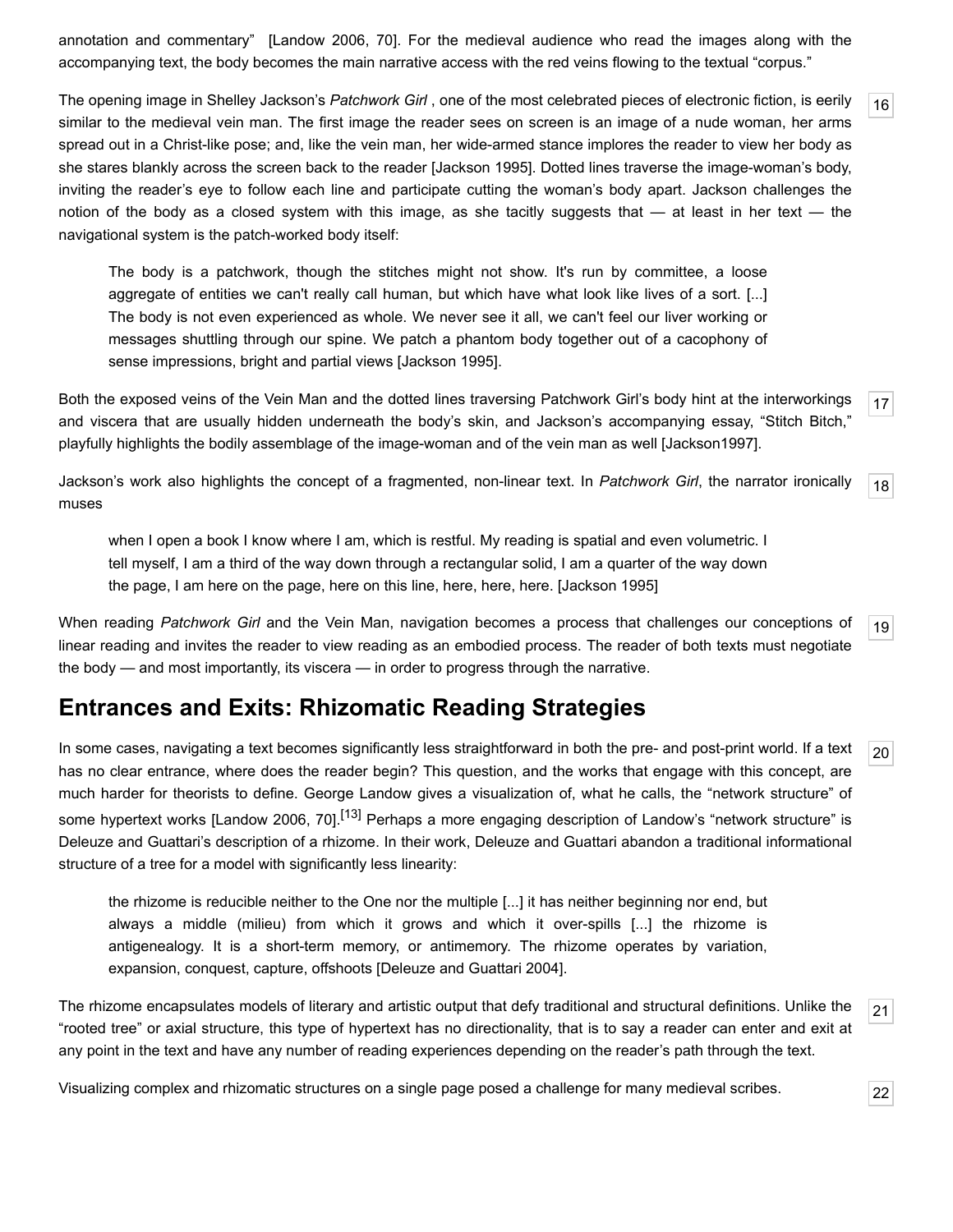

#### **Figure 3.**

This image, from a 12th century manuscript of Boethius' *De Institutione Musica,* attempts to visualize musical theory through mathematical ratios [\[Harley MS 5237\]](#page-10-12). The representational image is so complex and full of paths and intersections that it is difficult to determine the underlying concept. As a reader, there is no clear point of entry or exit, and it is difficult to determine where to begin the viewing and reading process. There seems to be an axial or tree-like structure that horizontally organizes the diagram, but the number of secondary paths differentiates this image from a traditional structure of a tree. In this image, the only obvious place for the reader's eyes to rest is the horizontal middle, although as Deleuze and Guattari hint, the middle generates multiple middles so there is no final resting place.

<span id="page-6-0"></span>While the previous figure is particularly emblematic of a rhizomatic model, it is somewhat anomalous as far as medieval diagrams are concerned. Diagrams with a cohesive visual metaphor are more common in even the most intricate of medieval diagrams, suggesting a highly complex process of reading and integrating images and text, much like the blend of text and images found on web-pages and advertisements. "The medieval page is a hive of activity," suggests Graham Caie:

full of visual stimuli with the text itself off-centre to make space for marginal illustrations and glosses that parody or interpret text, and lemmata that guide the reader who attempts to assimilate and synthesize what can only be called a multi-dimensional visual experience. [[Caie 2000,](#page-9-14) 31]

<span id="page-6-1"></span>A 13th century illustration from William Peraldus' *Summa de Vitiis,* a manual on preaching and pastoral care, presents its reader with a complex structure of links and nodes and corresponding allegorical images [\[Harley MS 3244\]](#page-10-13).

[23](#page-6-0)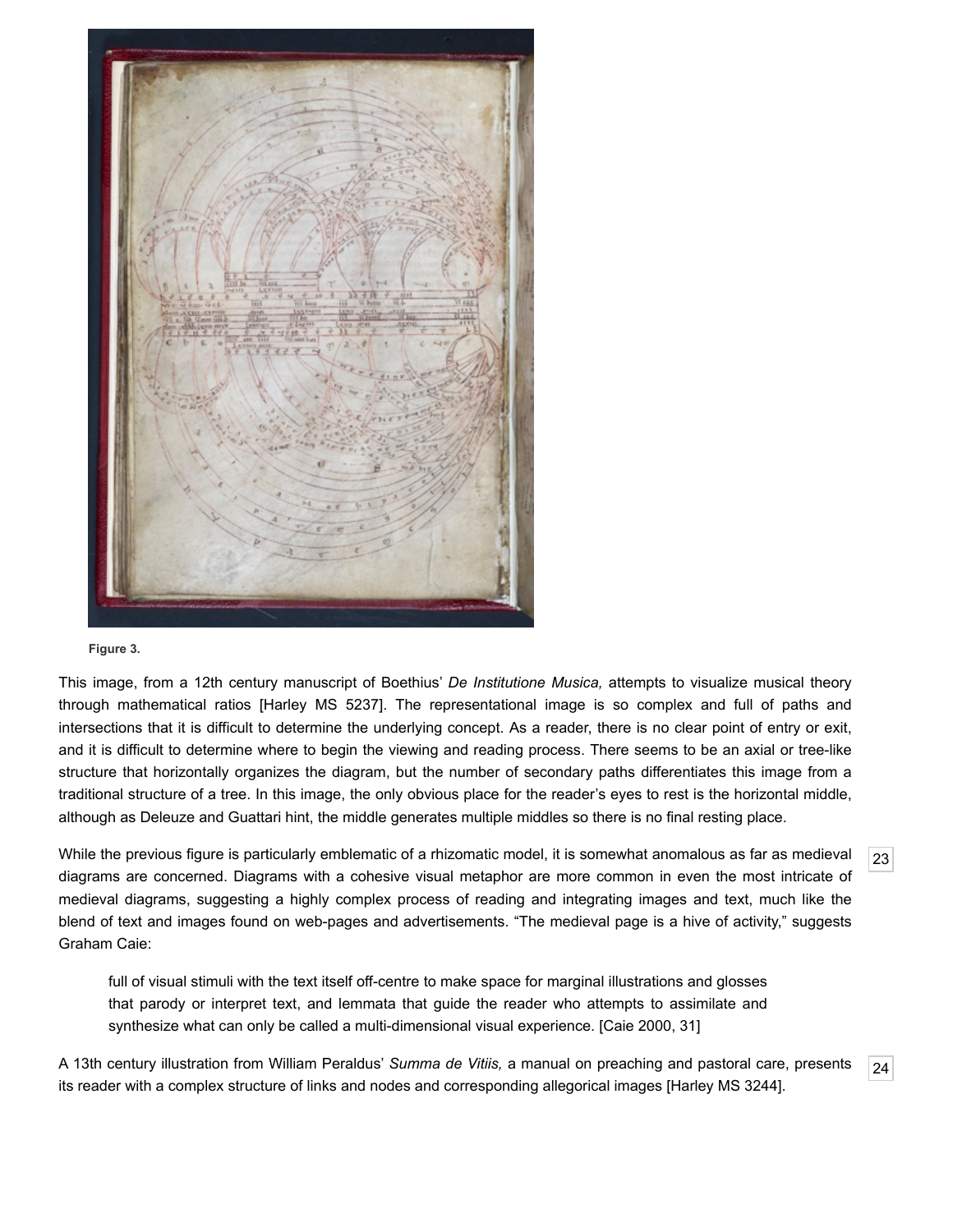

#### **Figure 4.**

The image spans two pages and serves to comment on Peraldus' text as a whole as well as to illustrate and exemplify his message on sin. On the left side of the page, the didactic diagrams illustrate the seven main vices as a number of sub-vices, which are represented as dragons and worms and correspond to chapters and sub-chapters in Peraldus' narrative. The reader can take any number of paths through the various sins and vices and negotiate through the wordimage pairings, the path echoing the message of Peraldus' text itself: that once a person commits one sin, more egregious sins easily follow.

<span id="page-7-0"></span>The facing page responds to the sinful images — with the break between the pages marking the distinction between good and evil — and instructs the reader as to what a person can do to resist vices. A knight on horseback with the shield of faith, and an angel opposes the horde of worm-like vices. The allegorical images in the diagram from *Summa de Vitiis* serve to expand the concept of vices and virtues that Peraldus introduces in his tract and illustratively turn virtues and vices into an epic battle between dragons and a knight on horseback. This multi-dimensional experience of which Caie speaks shares many similarities with Landow's "network model" of hypertext. As Caie reminds us, the [medieval page is a "multi-dimensional visual experience" that requires the reader to "read" images alongside text \[Caie](#page-9-14) 2000, 31]. "New media change our concept of what an image is" asserts Lev Manovich; "because they turn a viewer into an active user. [...] The image becomes interactive, that is, it now functions as an interface between a user and a computer or other device" [\[Manovich 2001](#page-10-14), 183]. In the most complex types of medieval data visualization, word and image are also inexorably tied together and, indeed, the image becomes the interface that functions as a portal into the diagram or data.

<span id="page-7-1"></span>A reader also encounters an interactive and multi-dimensional reading experience when navigating through Mary Flanagan's narrative, [\[theHouse\]](http://collection.eliterature.org/1/works/flanagan__thehouse.html) [\[Flanagan 2006\]](#page-10-15). This narrative takes place in a 3-dimensional environment and asks the reader to move through the story-space populated by cubes that form house-like structures. Snippets of text are interspersed throughout the cubes and the reader must navigate through the 3-dimensional architecture of the space to explore the literary work itself. Like the illustration of Peraldus' work, the interface mirrors the work itself, with Flanagan playing on computer architecture and the structural design of a building itself. The connections continue as the reader explores the few lines of text that are readable and soon realizes that she must engage with the 3-dimensional space in order to read more of the narrative, which revolves around a troubled relationship between two people. There is no clear

[25](#page-7-0)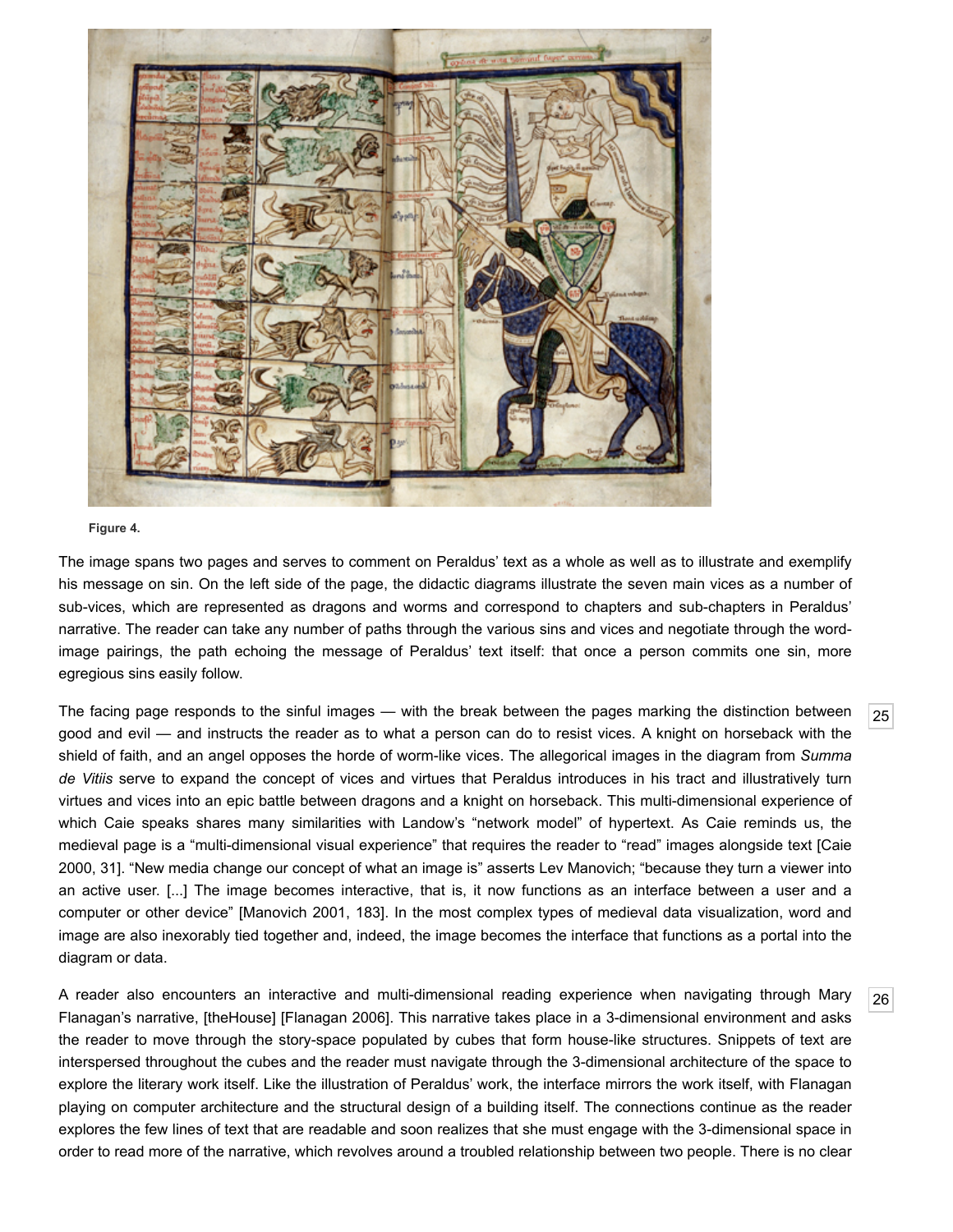beginning or end to Flanagan's text, indeed the reader feels as though she eavesdrops in the middle of an argument as if she floats above the action and watches the scene from below. Unlike the embodied navigation of Jackson's *Patchwork Girl,* this narrative is more reminiscent of the spatiality of Strickland's *Vniverse.* Flanagan's text, however, fully immerses the reader in a world that is at once architectural and symbolic at the same time.

## **Conclusion**

<span id="page-8-4"></span>The digital humanities has quickly generated new ways of thinking about reading technologies and continues to inform and change entire disciplines. While it may have started as a *Hilfswissenschaft,* the digital humanities has opened up book history to a world beyond the printed page, and medievalists have been there since the beginning. What I proposed in this paper is that instead of examining book history from the print to the digital era, we instead concentrate on the ways in which reading technologies from the pre- and post-print eras anticipate the same sort of reader and share similar reading experiences. The first, and perhaps the most significant, commonality between medieval and digital reading technologies is a simple one, but it is often overlooked: neither digital nor pre-modern books use the linear flow of the printed book as their primary means of storing data. This may seem incidental, but because of the dominance of the printed book, we forget it is a technology altogether. As Kate Hayles comments: "five hundred years of print have made the conventions of the book transparent to us" [[Hayles 2000](#page-10-16)]. If we remove these conventions from the playing field altogether, book history becomes something different altogether.

<span id="page-8-5"></span>Reading technologies become multi-sensory when the stable, printed page is not dominant. From the embodied reading practices involving parchment and vellum to the haptic, forward motion of the drum solo from *Dakota,* reading technologies in medieval and digital texts expand to incorporate sound and touch. Bodies also become part of the metaphorical structure of the works themselves, especially in the shared image-space of medieval medical diagrams and digital works like *Vniverse* and *Patchwork Girl.*

<span id="page-8-6"></span>Once we look past the reading technologies themselves, the ways the reader engages with the text is also another important feature in both medieval and digital texts. Specifically, a rhizomatic structure encourages the pre- and postmodern reader to approach a text that has neither a clear entrance nor exit. In diagrams explaining mathematical approaches to music and illustrated battles between the vices and virtues, the medieval reader had to search for complex visual meanings as they read. The same types of reading strategies are evident in *[theHouse],* which introduces a world both complex and user-driven. The spatiality involved in these pre- and postmodern texts also hearkens back to *Vniverse* and other works featuring an embodied reader.

<span id="page-8-7"></span>Strickland asks us to be "Ice Age" readers when we approach *Vniverse,* which is to say, that we must try to approach her work without the constraints of contemporary reading practices and not anticipate that *Vniverse* can be navigated as though it was a traditional, printed book. Strickland's caution is a salient one, especially as we look back and research medieval reading practices and technologies. Another way of looking at a Janus-faced approach to book history is to take a page from Deleuze and Guattari's more rhizomatic expectations and allow ourselves as critics to make critical as well as temporal leaps as we study the history and future of the book.

### **Notes**

<span id="page-8-0"></span>[1] McDonough's 1959 article "Computers and Classics" provides a good summary of these early connections between Classicists and medievalists with computers [\[McDonough 1967](#page-10-1)].

<span id="page-8-1"></span>[2] In addition to McDonough's article, Susan Hockey's more recent work "The History of Humanities Computing" describes these early projects [[Hockey 2004\]](#page-10-17).

<span id="page-8-2"></span>[3] One notable meeting regarding the ways in which computers could help medieval literary study took place at the University of Colorado and resulted in the 1967 article "Computer Study of Medieval German Poetry: A Conference Report" [\[Beatie 1967\]](#page-9-15).

<span id="page-8-3"></span>[4] This almost-pejorative term has also been leveled at the discipline of paleography — the study of ancient scripts — and it is no coincidence that both paleography and the digital humanities have since changed the ways that scholars understand books and their place within medieval and contemporary cultures.

[27](#page-8-4)

[30](#page-8-7)

[29](#page-8-6)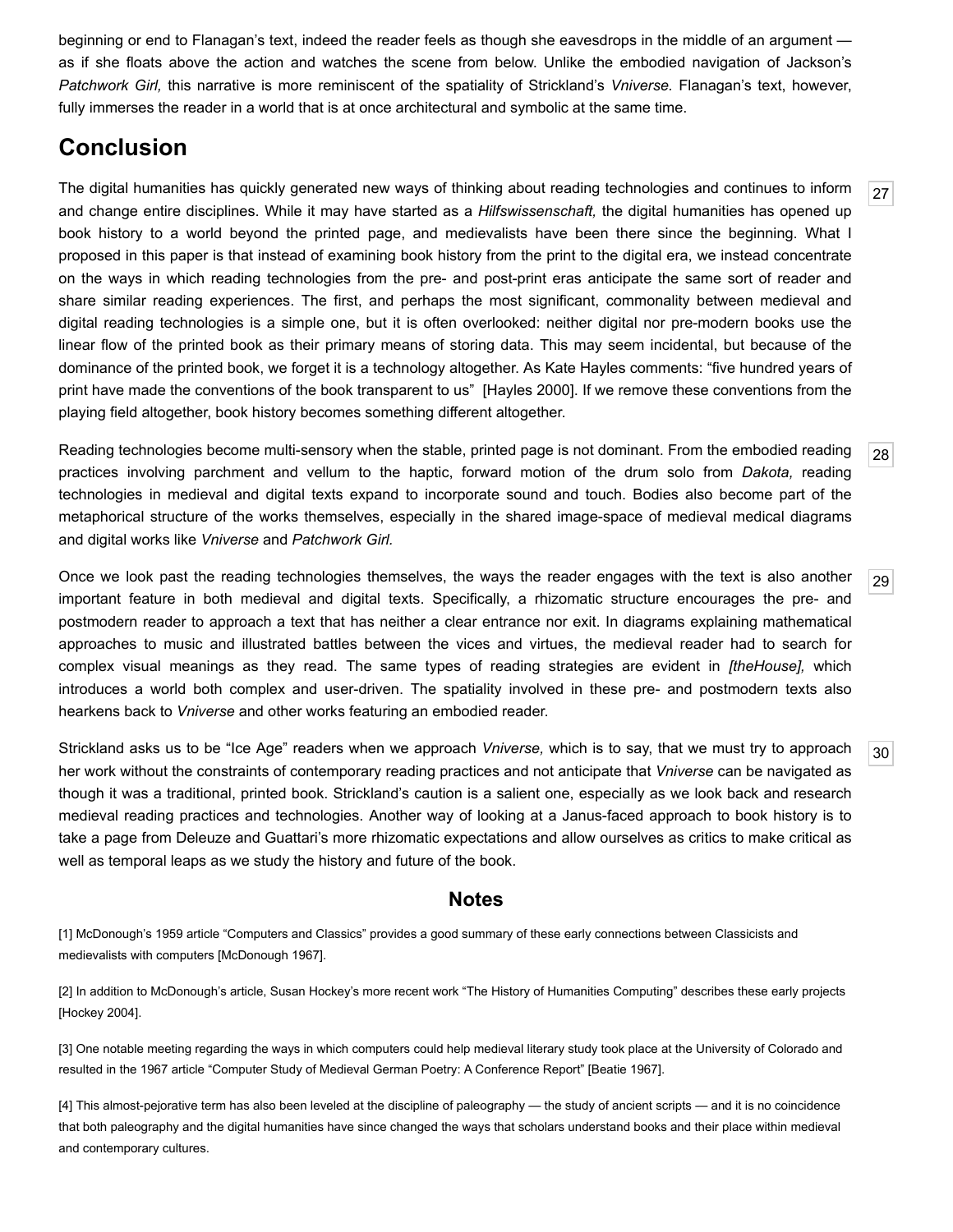<span id="page-9-2"></span>[5] For more information see: "Biblical Studies and Hypertext," by Steven J. DeRose (1991); "Ancient Materials, Modern Media: Shaping the Study of Classics with Hypertext," by Gregory Crane and Elli Mylonas (1991); "The Shakespeare Project," by Larry Friedlander (1991); "The Emblematic Hyperbook," by David Graham (1991).

<span id="page-9-3"></span>[6] The latter example is from a recent British Library exhibit, "From Parchment to Pixel: The Virtual Reunification of the Codex Sinaiticus," which was part of a larger initiative to digitize the entire codex [[British Library 2009\]](#page-9-16).

<span id="page-9-5"></span>[7] For this reason, I avoid terms such as "remediation," which suggest that the medieval period is somehow the genesis of digital literary developments. Instead, I wish to examine how each of these periods anticipates a certain type of reader through similar reading technologies. For more information on remediation, see [[Bolter and Gruskin 2000](#page-9-17)].

<span id="page-9-6"></span>[8] Brantley's article touches upon an interesting point. Many works that seek to study the "beginnings" of new media begin with print's dominance as well, such as *From Gutenberg to Google* [[Shillingsburg 2006\]](#page-11-0) and *New Media, 1740–1915* [[Gitelman and Pingree 2004](#page-10-18)].

<span id="page-9-9"></span>[9] This process of past embodiment and what it can mean for contemporary readers was made especially clear to me when I researched the Exeter Book (*Exeter MS 3501*), which houses the only copy of many Old English poems. A previous reader mislaid a hot poker onto the manuscript and burned through many pages; because of this careless reader, a number of Old English poems have lacunae that will never be recovered.

<span id="page-9-10"></span>[10] For a general overview of images associated with medieval medical practices, such as the Zodiac Man, consult *Astrology in Medieval Manuscripts,* by Sophie Page (2002).

<span id="page-9-11"></span>[11] I use *Vniverse* to refer to both the website and accompanying print book, *V: WaveSon.nets/Losing L'una*.

<span id="page-9-12"></span>[12] Although Landow does not make this connection, his axial model has much in common with tree structures from mathematics and computer science. In particular, Landow's axial model is comparable to a "rooted tree" structure wherein there is one main "root" from which any additional data is derived. In the case of Landow's diagram, the "root" is the literary work's main narrative while the hyperlinks to definitions and concordances would be the root's "branches."

<span id="page-9-13"></span>[13] Along with the two models that Landow defines, he also provides three guiding questions to consider: "1. Where does the reader enter the text? 2. Where does the reader leave the text? 3. Where are the borders of the text?" which interrogate the boundaries of each type of hypertext [[Landow 2006,](#page-10-9) 70].

### **Works Cited**

- <span id="page-9-15"></span>**Beatie 1967** Beatie, Bruce A. "Computer Study of Medieval German Poetry: A Conference Report". *Computers and the Humanities* 2: 2 (1967), pp. 65-70.<http://www.jstor.org/stable/30203960>.
- <span id="page-9-17"></span>**Bolter and Gruskin 2000** Bolter, Jay David, and Richard Grusin. *Remediation: Understanding New Media*. Cambridge: MIT Press, 2000.
- <span id="page-9-4"></span>**Brantley 2009** Brantley, Jessica. "The Prehistory of the Book". *PMLA* 124: 2 (2009), pp. 632-639. [http://www.jstor.org/stable/25614307.](http://www.jstor.org/stable/25614307)
- <span id="page-9-16"></span>**British Library 2009** Warning: Biblio formatting not applied. *From Parchment to Pixel: The Virtual Reunification of the Codex Sinaiticus.* British Library. July–September 2009.
- <span id="page-9-1"></span>**Brown 1993** Brown, Thomas Julian. *A Palaeographer's View: the Selected Writings of Julian Brown*. Edited by Janet M. Bately Michelle Brown and Jane Roberts. London: Harvey Miller, 1993.
- <span id="page-9-14"></span>**Caie 2000** Caie, Graham B. "Hypertext and Multiplicity: The Medieval Example". In Andrew Murphy, ed., *The Renaissance Text: Theory, Editing, Textuality*. Manchester: Manchester University Press, 2000. pp. 30-43.
- <span id="page-9-8"></span>**Camille 1997** Camille, Michael. " *The Book* as Flesh and Fetish in Richard de Bury's Philobiblon". In *The Book and the Body*. Notre Dame: University of Notre Dame Press, 1997. pp. 34-78.
- <span id="page-9-0"></span>**Chaucer 2008** Chaucer, Geoffrey. *The Riverside Chaucer*. Edited by Larry Dean Benson. Oxford: Oxford University Press, 2008.
- <span id="page-9-7"></span>**Chun 2006** Chen, Wendy Hui Kyong. "Introduction: Did Somebody Say New Media?". In *New Media, Old Media: A History and Theory Reader*. New York: Routledge, 2006.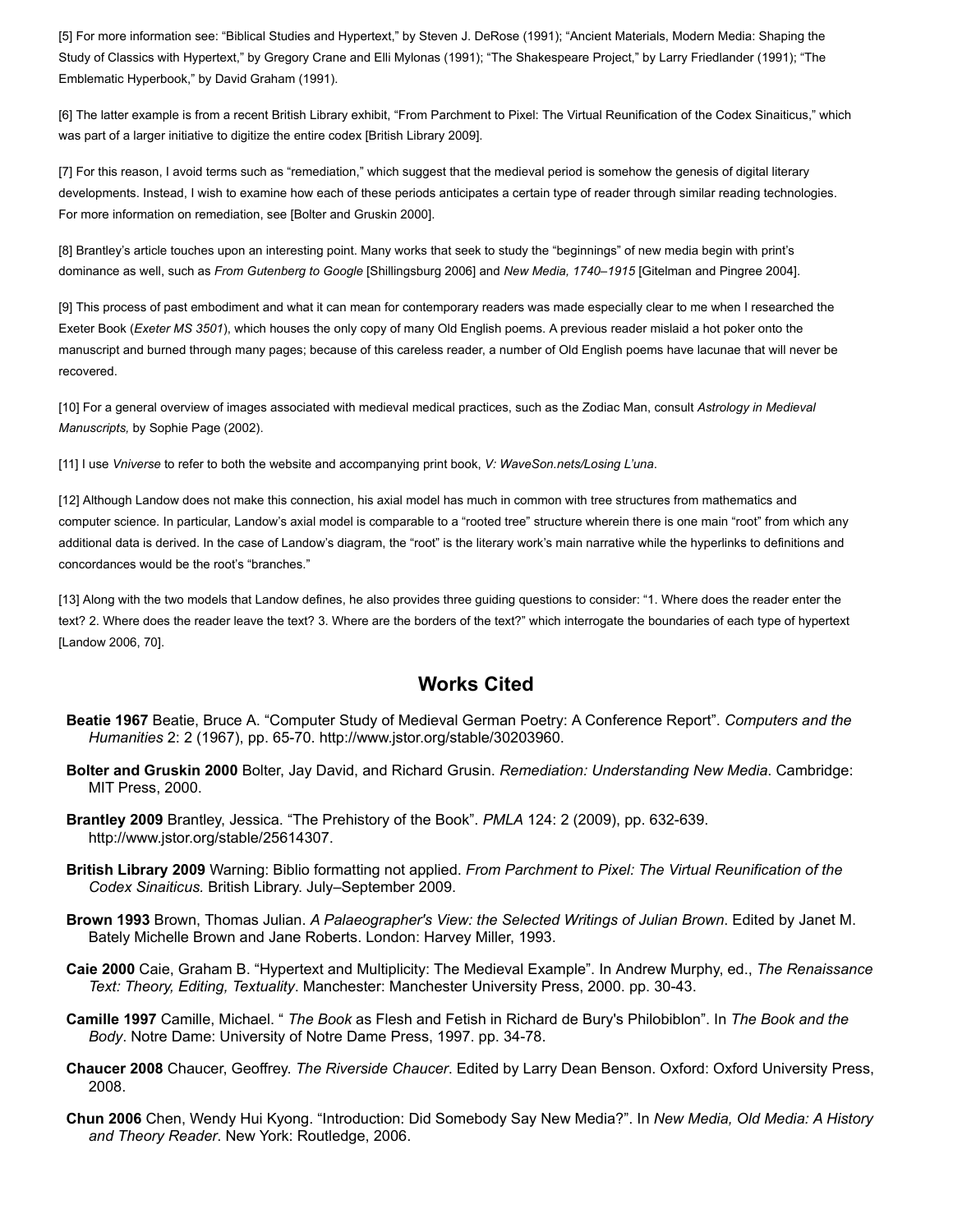- **Chun and Keenan 2006** Chun, Wendy Hui Kyong, Anna Watkins Fisher and Thomas Keenan, eds. *New Media, Old Media: A History and Theory Reader*. New York: Routledge, 2006.
- **Crane and Mylonas 1991a** Crane, Gregory, and Eli Mylonas. "Ancient Materials, Modern Media: Shaping the Study of Classics with Hypertex". In Paul Delany and George P. Landow, eds., *Hypermedia and Literary Studies*. Cambridge: MIT Press, 1991. pp. 205-220.
- <span id="page-10-3"></span>**Darnton 1990** Darnton, Robert. *Kiss of Lamourette: Reflections in Cultural History*. New York: Norton and Company, 1990.
- **DeRose 1991** DeRose, Steven J. "Biblical Studies and Hypertext". In Paul Delany and George P. Landow, eds., *Hypermedia and Literary Studies*. Cambridge: MIT Press, 1991. pp. 185-204.
- <span id="page-10-2"></span>**Delany and Landow 1991** Delany, Paul, and George Landow, eds. *Hypermedia and Literary Studies*. Cambridge: MIT Press, 1991.
- <span id="page-10-0"></span>**Deleuze and Guattari 2004** Deleuze, Gilles, and Félix Guattari. *A Thousand Plateaus*. Translated by Brian Massumi. New York: Continuum, 2004.
- <span id="page-10-8"></span>**Egerton MS 2572** Warning: Biblio formatting not applied. Egerton MS 2572 London, Manuscript, British Library, Egerton MS 2572, folio 50.
- **Exeter MS 3501** Warning: Biblio formatting not applied. Exeter MS 3501 Exeter, Manuscript, Cathedral Chapter Library, MS 3501.
- <span id="page-10-15"></span>**Flanagan 2006** Warning: Biblio formatting not applied. Flanagan, Mary. *[theHouse]. The Electronic Literature Collection, 1*. . Hayles, et al., eds. College Park: The Electronic Literature Organization, 2006. Web. 20 Sept. 2011.
- **Friedlander 1991** Friedlander, Larry. "The Shakespeare Project." *Hypermedia and Literary Studies* eds. Paul Delany and George P. Landow, 257–271. Boston: MIT University Press, 1991.
- <span id="page-10-18"></span>**Gitelman and Pingree 2004** Gitelman, Lisa, and Geoffrey Pingree, eds. *New Media, 1740–1915*. Boston: MIT Press, 2004.
- <span id="page-10-7"></span>**Glick 2005** Glick, Thomas F., Steven John Livesey and Faith Wallis, eds. *Medieval Science, Technology, and Medicine: An Encyclopedia*. New York: Routledge, 2005.
- **Graham 1991** Graham, David. "The Emblematic Hyperbook". In Paul Delany and George P. Landow, eds., *Hypermedia and Literary Studies*. Cambridge: MIT Press, 1991.
- <span id="page-10-5"></span>**Grotans 2006** Grotans, Anna A. *Reading in Medieval St. Gall*. Cambridge: Cambridge University Press, 2006.
- <span id="page-10-4"></span>**Hansen 2004** Hansen, Mark B.N. *New Philosophy for New Media*. Cambridge: MIT Press, 2004.
- <span id="page-10-13"></span>**Harley MS 3244** Warning: Biblio formatting not applied. Harley MS 3244 London, Manuscript, British Library, Harley MS 3244, folios 27v–28.
- <span id="page-10-12"></span>**Harley MS 5237** Warning: Biblio formatting not applied. Harley MS 5237 London, Manuscript, British Library, Harley MS 5237, folio 35v.
- <span id="page-10-6"></span>**Harley MS 5311** Warning: Biblio formatting not applied. Harley MS 5311 London, British Library, Harley MS 5311, folio F. ie 5.
- <span id="page-10-16"></span>**Hayles 2000** Hayles, N. Katherine. "Flickering Connectivities in Shelley Jackson's *Patchwork Girl:* The Importance of Media-Specific Analysis". *Postmodern Culture* 10: 2 (2000).
- <span id="page-10-17"></span>**Hockey 2004** Hockey, Susan. "History of Humanities Computing". In Susan Scheibman Ray Siemens and John Unsworth, eds., *A Companion to Digital Humanities*. New York: Blackwell Publishing, 2004. pp. 1-19.
- <span id="page-10-10"></span>**Jackson 1995** Jackson, Shelley. *Patchwork Girl; or, a Modern Monster*. Watertown, MA: Eastgate Systems, 1995.
- <span id="page-10-11"></span>**Jackson1997** Jackson, Shelley. *Stitch Bitch*. 1997. <http://web.mit.edu/comm-forum/papers/jackson.html>.
- <span id="page-10-9"></span>**Landow 2006** Landow, G.P. *Hypertext 3.0: Critical Theory and New Media in an Era of Globalization*. Baltimore: Johns Hopkins University Press, 2006.
- <span id="page-10-14"></span>**Manovich 2001** Manovich, Lev. *The Language of New Media*. Cambridge: MIT Press, 2001.

<span id="page-10-1"></span>**McDonough 1967** McDonough, James T. "Computers and the Classics". *Computers and the Humanities* 2: 1 (1967), pp.